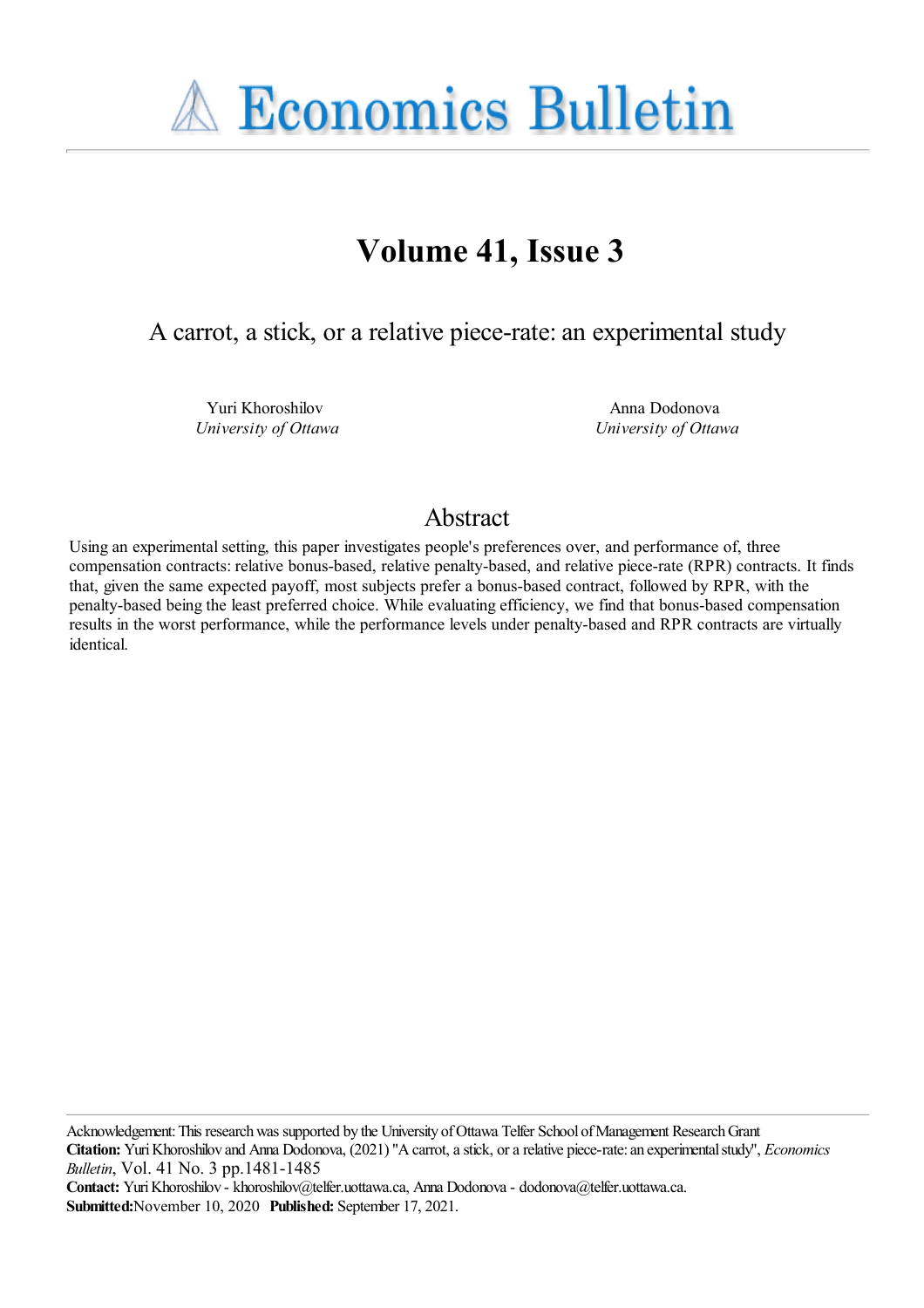#### **1. Introduction**

The expected utility maximization principle is a fundamental assumption in economics and finance. This assumption implies the need for compensation contracts that incentivize employees to put in the desired amount of effort. Although excessive or insufficient incentives may reduce effort level, even below that which people are willing to exert given a fixed payoff (Gneezy and Rustichini, 2000; Ariely *et al*., 2009; Dodonova and Khoroshilov, 2014), it is generally true that people are willing to put in more effort when such effort is more likely to result in a higher payoff. Not only the shape, but also the perception of the compensation contract matters. Loosely speaking, most incentive contracts can be divided into three categories: bonus-based contracts (e.g., extra pay for achieving the set goal or a promotion in tournament-pay structures), penaltybased contracts (e.g., a fine for not meeting the target or a layoff of the worst performing employees), or piece-rate payment structures (e.g., sale commissions).

The experimental study presented in this paper investigates the preferences of people for specific incentive payment structures (bonus, penalty, or piece-rate) in a relative performance compensation setting, as well as the effects of these compensation structures on performance. Existing experimental research (Luft, 1994; Hannan et al., 2005; Christ et al., 2012) that compares bonus-based and penalty-based compensations usually focuses on differences in contract framing, where the same payment structure can be presented as a bonus for achieving a specific goal or a penalty for not achieving it. These studies find that framing a payoff as a penalty increases productivity, which can be attributed to loss-aversion (Kahneman and Tversky, 1979). In this paper, we adopt the approach that any deviation from fixed payoff in a tournament setting, be it a bonus or a penalty, is a low-probability event, so, when a given group of employees competes against each other, only a small number of people will receive a bonus or will have to pay a penalty.

Our study is most closely related to Agranov and Tergiman's (2013) study that investigates the performance of absolute piece-rate, relative bonus-based (tournament), and relative piece-rate (RPR) compensation structures. In our study, we similarly look at RPR and relative bonus-based contracts, but we also consider relative penalty-based compensation where the worst performer in the group must pay a penalty, and we drop non-relative piece-rate compensation from consideration. In addition, while Agranov and Tergiman (2013) consider compensation structures that generate the same expected utility for employees, we consider contracts with the same expected payoffs (i.e., the same expected costs for the employer), allowing us to study the preferences of employees over the proposed contracts. Similar to Agranov and Tergiman (2013), we find that RPR outperforms the bonus-based tournament compensation structure. While we also find that penalty-based compensation outperforms bonus-based compensation, we find no difference between subjects' performance under penalty-based and RPR contracts. When it comes to subjects' preferences, bonus-based compensation was the most preferred, followed by RPR, with penalty-based compensation being the least desired option.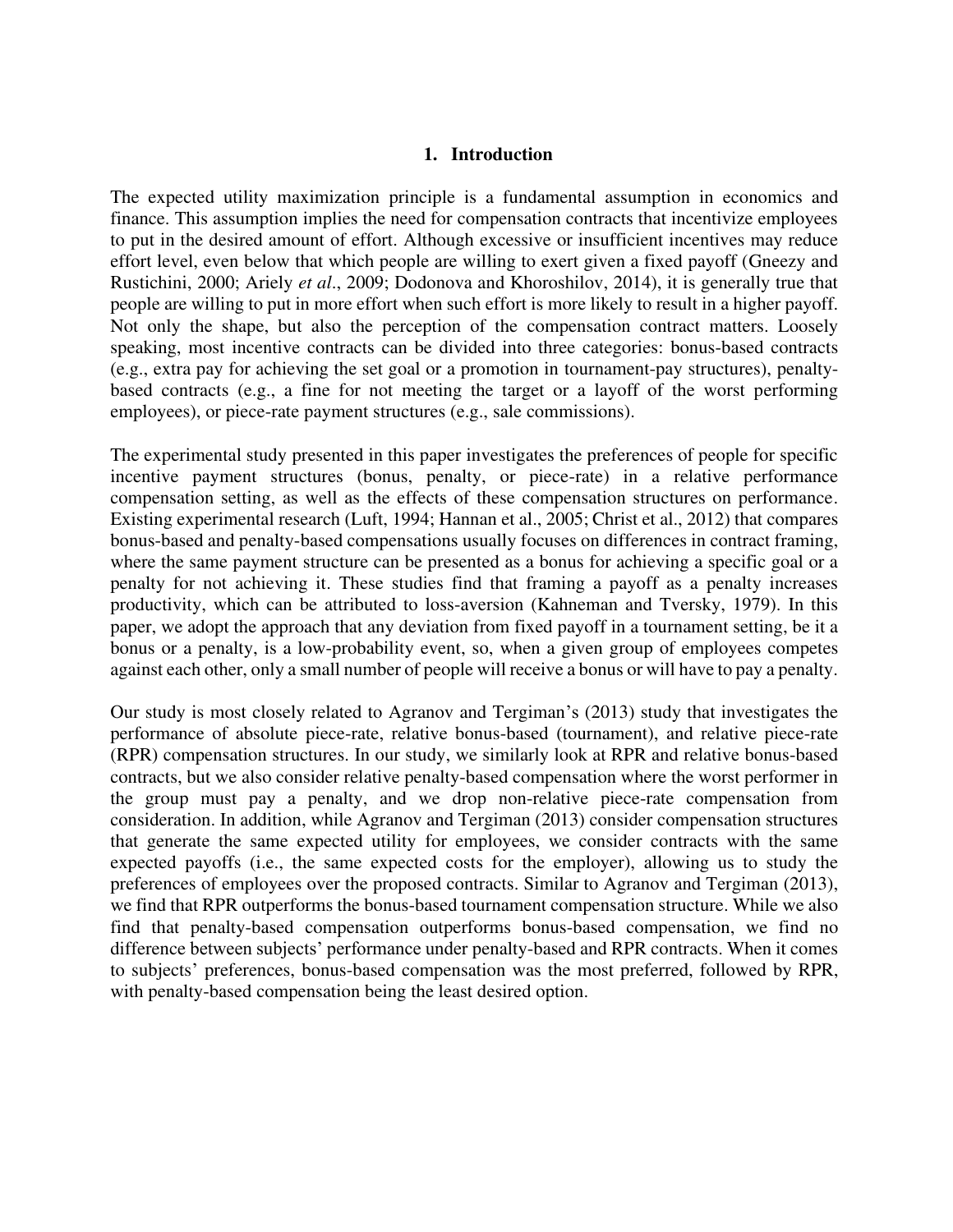# **2. Experiment set-up**

In total, 96 subjects, recruited from the pool of undergraduate students, participated in eight identical sessions with 12 subjects per session. Subjects were paid a \$5 participation fee plus the incentive compensation payment as described below.

The subjects were presented with two 468-digit numbers, each of which took six full lines on the printed paper, and tasked with determining how many of each of the digits 0, 1, 2, …, 9 were found in each number. They were allowed 20 minutes to work on the task.

The subjects' scores were computed as the total number of correctly identified digits with no penalty for incorrect answers, so an individual's score could be any integer number between 0 and 20 inclusive. The subjects were divided into three groups of four based on the payment structure. In group 1, bonus-based compensation was used: Everybody received a \$20 incentive compensation payment, and the person who correctly identified the greatest number of digits received an extra bonus of \$20. Group 2 was the penalty-based group, where each subject received \$30, but the subject with the worst performance had to pay a \$20 penalty. Group 3 was the RPR group, where the total prize pool of \$100 was divided among subjects proportionally to the ratio of their performance to the total number of correct answers in the group, i.e., the incentive payment of subject *i* was set to  $\frac{$100n_i}{\sum_{i=1}^{4} n_i}$  $\frac{\sum_{j=1}^{4} n_j}{\sum_{j=1}^{4} n_j}$ , where  $n_j$  is the number of correct answers given by subject *j*. If there was a tie in groups 1 or 2, the respective bonus or penalty was shared equally among the tied subjects. In all groups, the average incentive compensation payment was \$25 per person. While \$25 was the average incentive compensation payment paid per subject and the unconditional expected incentive compensation payment received by any subject in any payment group, the conditional expected compensation, based on a subject's relative ability, depended on both said subject's relative ability and the payment group they were assigned to. Furthermore, since subjects were not aware of their true relative ability, they made their decisions based on their perceived relative ability.

Prior to performing the task, subjects were given one 468-digit number with correct answers to practice for 10 minutes. After practicing, subjects were asked to rank their preferences over the three payment groups. Two randomly chosen subjects were assigned to their most preferred group, one more randomly chosen subject was assigned to their second-best group, and all remaining subjects were assigned into groups randomly. This assignment procedure made it optimal for subjects to reveal their preferences truthfully, and subjects were informed both of this procedure and that it was in their best interests to truthfully report their preferences.

#### **3. Data and results**

Table I presents the ranking of the three different compensation structures (bonus, penalty, and RPR) and the p-values for paired sign tests, where the most preferred option corresponds to rank 1 and the least preferred to rank 3. This table shows that bonus-based compensation was the most preferred option and that penalty-based compensation was the least preferred (all differences are significant at the 1% level). If subjects believed that their ability was at the average level, and their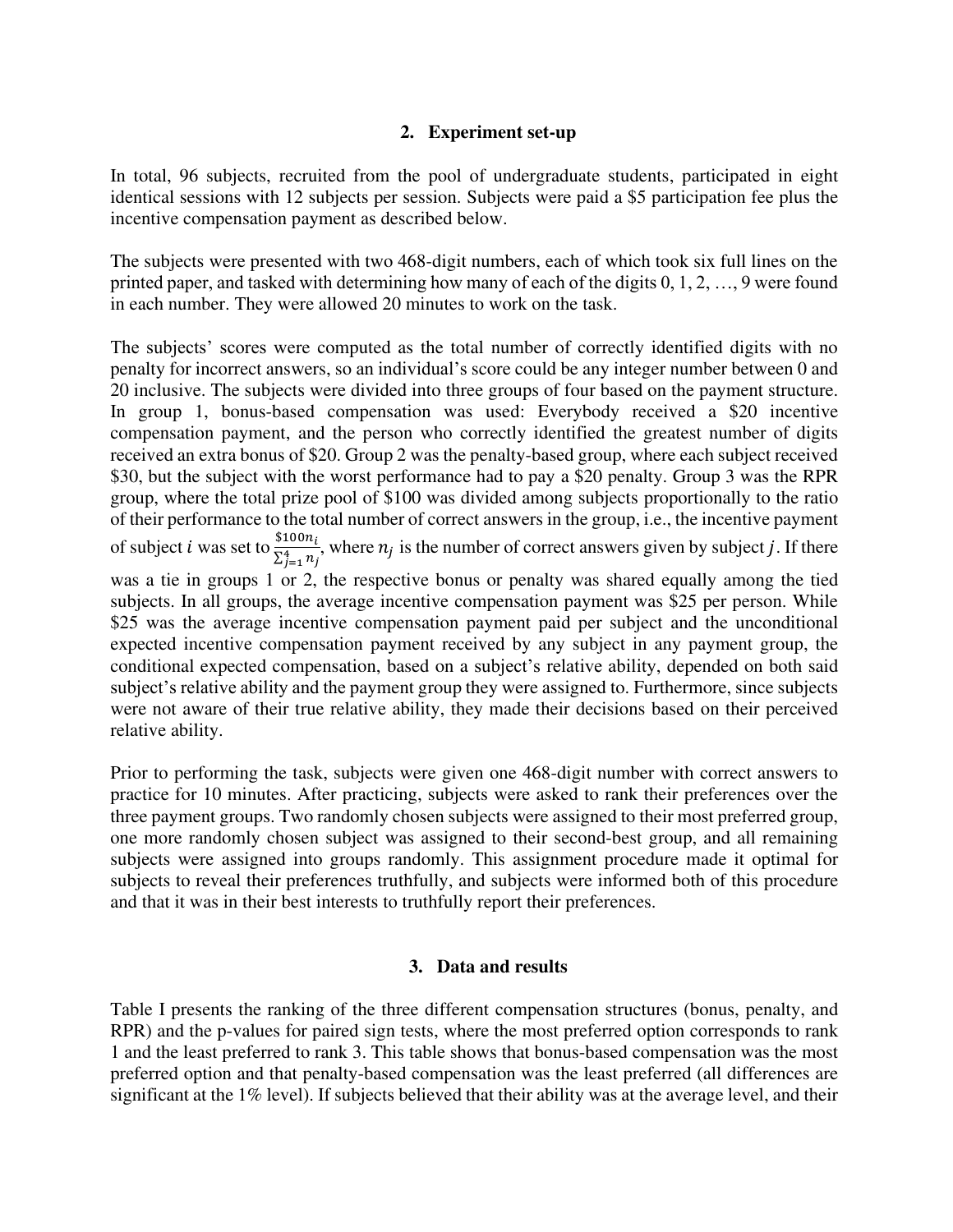absolute risk averseness decreased with income (as in the case of the Constant Relative Risk Aversion utility function), their preference for bonus-based over penalty-based compensation can be easily explained their risk-averseness. The pairwise rankings of RPR with bonus-based and penalty-based compensation, however, do not follow directly from risk or loss-averseness.

| <b>Compensation</b><br>contract type | The number of subjects who<br>ranked the specified |            |                  | Average<br>rank | p-values for<br>paired sign tests |         |            |
|--------------------------------------|----------------------------------------------------|------------|------------------|-----------------|-----------------------------------|---------|------------|
|                                      | compensation structure as:                         |            |                  |                 |                                   |         |            |
|                                      | <b>Best</b>                                        | 2nd best   | Worst            |                 | <b>Bonus</b>                      | Penalty | <b>PTP</b> |
|                                      | $(\text{rank}=1)$                                  | $(rank=2)$ | ${\rm rank}=3$ ) |                 |                                   |         |            |
| <b>Bonus</b>                         | 56                                                 | 30         | 10               | 1.52            | n/a                               | 0.000   | 0.000      |
| Penalty                              | 17                                                 | 18         | 61               | 2.46            | 0.000                             | n/a     | 0.001      |
| <b>RPR</b>                           | 23                                                 | 48         | 25               | 2.02            | 0.000                             | 0.001   | n/a        |

**Table I:** Payment structure preferences

Table II presents the average performance (number of correct answers, with standard deviations given in brackets) of each contract type and the p-values for two-sample t-tests. It shows that bonus-based compensation results in the worst performance, while performance levels under penalty-based and RPR compensations are virtually identical. Since subjects may self-select into payment groups, to further confirm our results, Table III presents the average performance of each contract type for the subsample of subjects who were randomly assigned into the groups. The qualitative results of the randomly-assigned subsample are the same as those of those of the entire sample. They remain significant at the 5% significance level, although the associated p-values are higher than for the entire sample due to smaller sample size. It is worth noting that the average performances reported in Tables II and III are very similar, which implies that a subject's performance depends on their ability and payment group and not on whether they were assigned to their most preferred group. Unfortunately, since most subjects ranked the bonus-based compensation structure first, there is not enough data to directly test whether subjects allocated to their most preferred groups performed significantly different from subjects in the same payment group but who ranked a different group first.

## **Table II:**  The effect of compensation structure on performance (number of correct answers): full sample

| <b>Contract</b> | Number of | Average     | p-values for two-sample t-tests |         |            |
|-----------------|-----------|-------------|---------------------------------|---------|------------|
| type            | subjects  | performance | <b>Bonus</b>                    | Penalty | <b>RPR</b> |
| <b>Bonus</b>    | 32        | 2.88        | n/a                             | 0.013   | 0.006      |
|                 |           | (2.01)      |                                 |         |            |
| Penalty         | 32        | 4.50        | 0.013                           | n/a     | 0.999      |
|                 |           | (2.96)      |                                 |         |            |
| <b>RPR</b>      | 32        | 4.50        | 0.006                           | 0.999   | n/a        |
|                 |           | (2.51)      |                                 |         |            |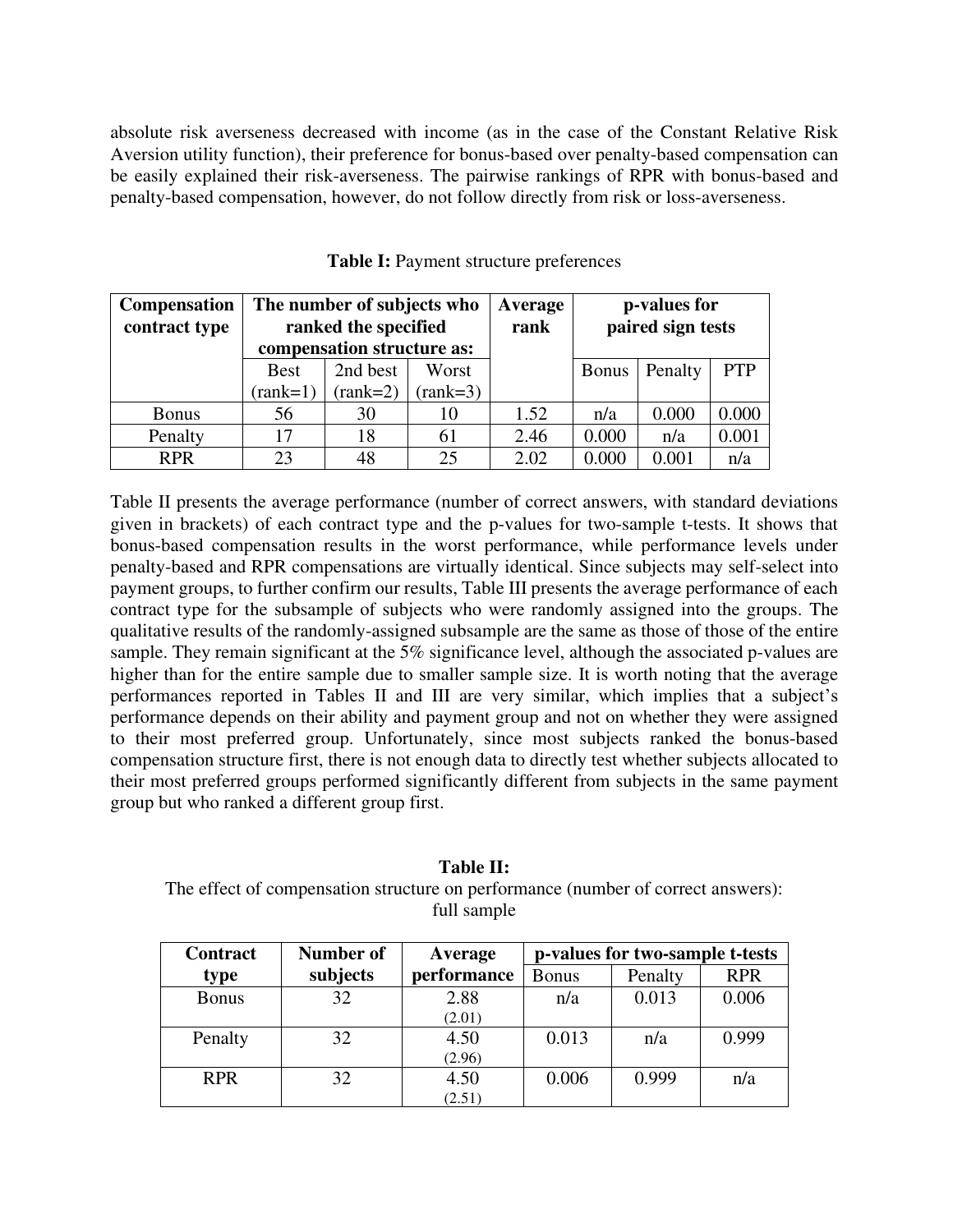# **Table III:**

| <b>Contract</b> | Number of | Average     | p-values for two-sample t-tests |         |            |
|-----------------|-----------|-------------|---------------------------------|---------|------------|
| type            | subjects  | performance | <b>Bonus</b>                    | Penalty | <b>RPR</b> |
| <b>Bonus</b>    | 21        | 2.72        | n/a                             | 0.049   | 0.021      |
|                 |           | (2.22)      |                                 |         |            |
| Penalty         | 29        | 4.31        | 0.049                           | n/a     | 0.586      |
|                 |           | (2.93)      |                                 |         |            |
| <b>RPR</b>      | 22        | 4.68        | 0.021                           | 0.586   | n/a        |
|                 |           | (2.92)      |                                 |         |            |

The effect of compensation structure on performance (number of correct answers): subsample of subjects randomly allocated into payment groups

The better performance of RPR compensation relative to bonus-based compensation is consistent with the findings of Agranov and Tergiman (2013), even though in our study the expected wage was kept the same, while Agranov and Tergiman (2013) used contracts that deliver the same expected utility. The superior performance of penalty-based compensation relative to the bonusbased compensation is consistent with prior studies of contract framing. However, unlike those prior studies where only the framing varied, and so penalty was a small probability event while bonus was a large probability event, we kept the bonus and penalty probabilities equal at 25%, making them both small probability events.

On the other hand, the indistinguishable performance of penalty-based compensation from RPR compensation sheds some doubts on the prevailing beliefs that penalty-based contracts are the most efficient way to elicit the highest effort: A simple RPR contract is just as effective. Combined with the fact that RPR is preferred to penalty-based compensation by most subjects, if one was to adjust the fixed portion of compensation to make people indifferent between penalty-based and RPR contracts, RPR contracts would elicit the same effort level but offer lower expected payoffs (i.e., be cheaper to implement).

#### **4. Conclusion**

This paper presents the results of an experimental study investigating the performance of bonusbased, penalty-based, and RPR compensation structures in a tournament setting. In this study, subjects were faced with a non-trivial counting task, and, after some practice, were asked to rank the proposed compensation contracts. Then, the subjects were assigned into different payment groups either based on their ranking or randomly. We found that subjects preferred the bonusbased contract the most, and preferred the penalty-based contract the least. When it comes to effectiveness, subjects who were offered bonus-based compensation performed the worst, while subjects who had penalty-based or RPR contracts performed identically. The latter result, together with the subjects' revealed preferences towards RPR over penalty-based contracts and the fact that all contracts had the same average payoffs, allows us to conclude that RPR compensation is a better choice for incentivizing people to put in the desired level of effort.